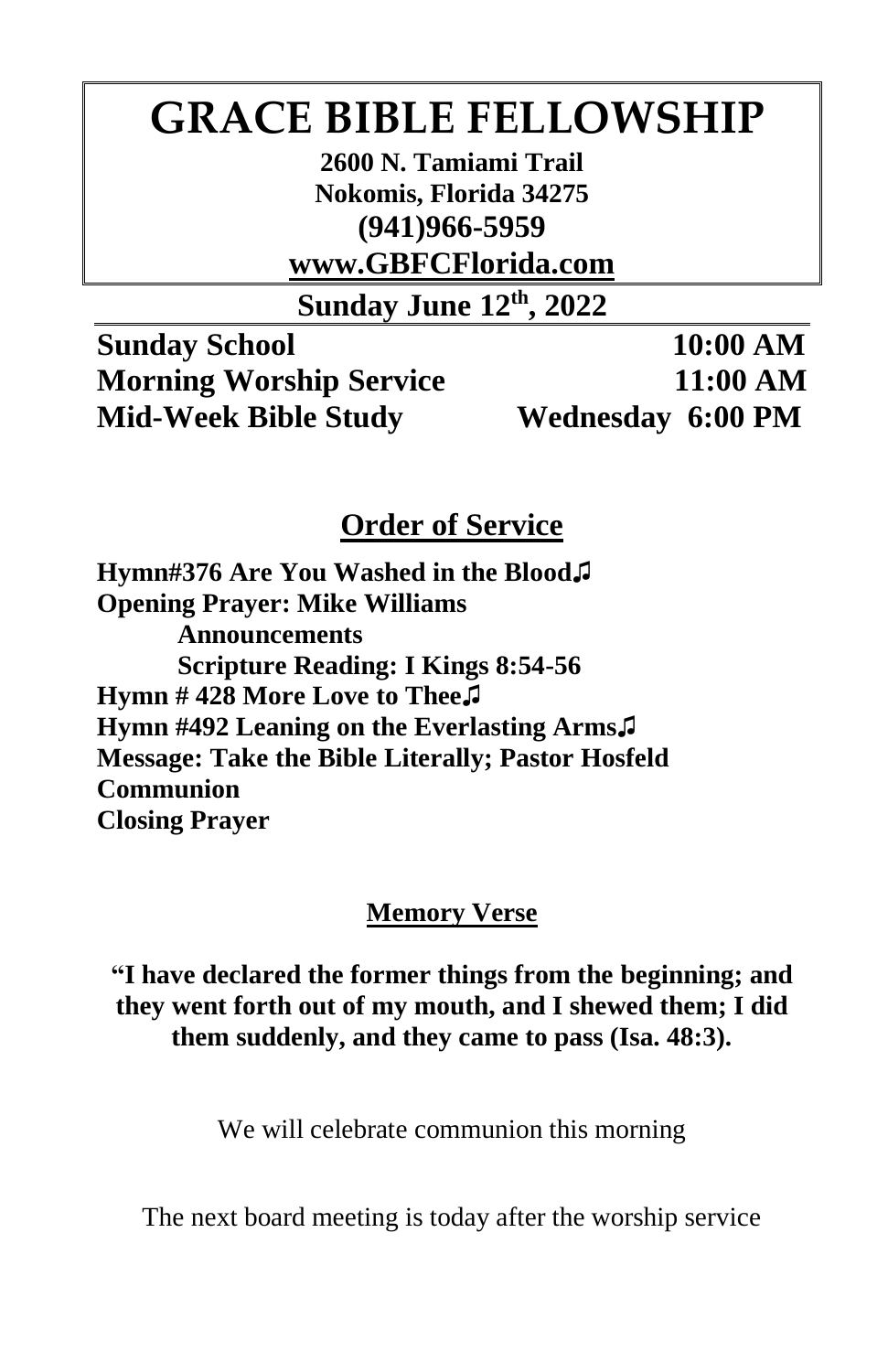**Welcome to Grace Bible Fellowship this morning.** We are so glad that you have chosen to worship with us today. If you are a first-time visitor, please sign our guest book in the entryway and take a gift bag home with you.

**Pastor Hosfeld will be out of town** for the next 2 Sundays. We will be having guest speakers those Sundays. Please pray for the **Berean Bible Fellowship Conference** being held in Tipp City, Ohio on June 19-23 that he will be speaking at.

**Women's Online Bible Study** will resume meetings in July. See Valerie Hosfeld for information.

**Ladies Online Prayer Meeting** Tuesday at 7:00 p.m. Again, see Val for details.

- **Wednesday, 6:00 p.m.** Bible study here at the church with Pastor Hosfeld. There will not be any Wednesday studies for the next 3 weeks. They will resume on July  $6<sup>th</sup>$ .
- **Continue to pray for those on our prayer list;** Pastor and Mrs. Bedore, Pastor Hosfeld and Valerie and their travels, Judy Piper, Howard and Virginia Tiffany. Continue to keep Mike and Donna Gray and Mike and Sharon Williams in your prayers also. Pastor Myers still needs prayer as the doctors say there is nothing more that can be done for his heart.

## **Scripture Reading**

**"And it was so, that when Solomon had made an end of praying all this prayer and supplication unto the LORD, he arose from before the altar of the LORD, from kneeling on his knees with his hands spread up to heaven. And he stood, and blessed all the congregation of Israel with a loud voice, saying, Blessed be the LORD, that hath given rest unto his people Israel, according to all that he promised: there hath not failed one word of all his good promise, which he promised by the hand of Moses his servant" (I Kings 8:54-56).**